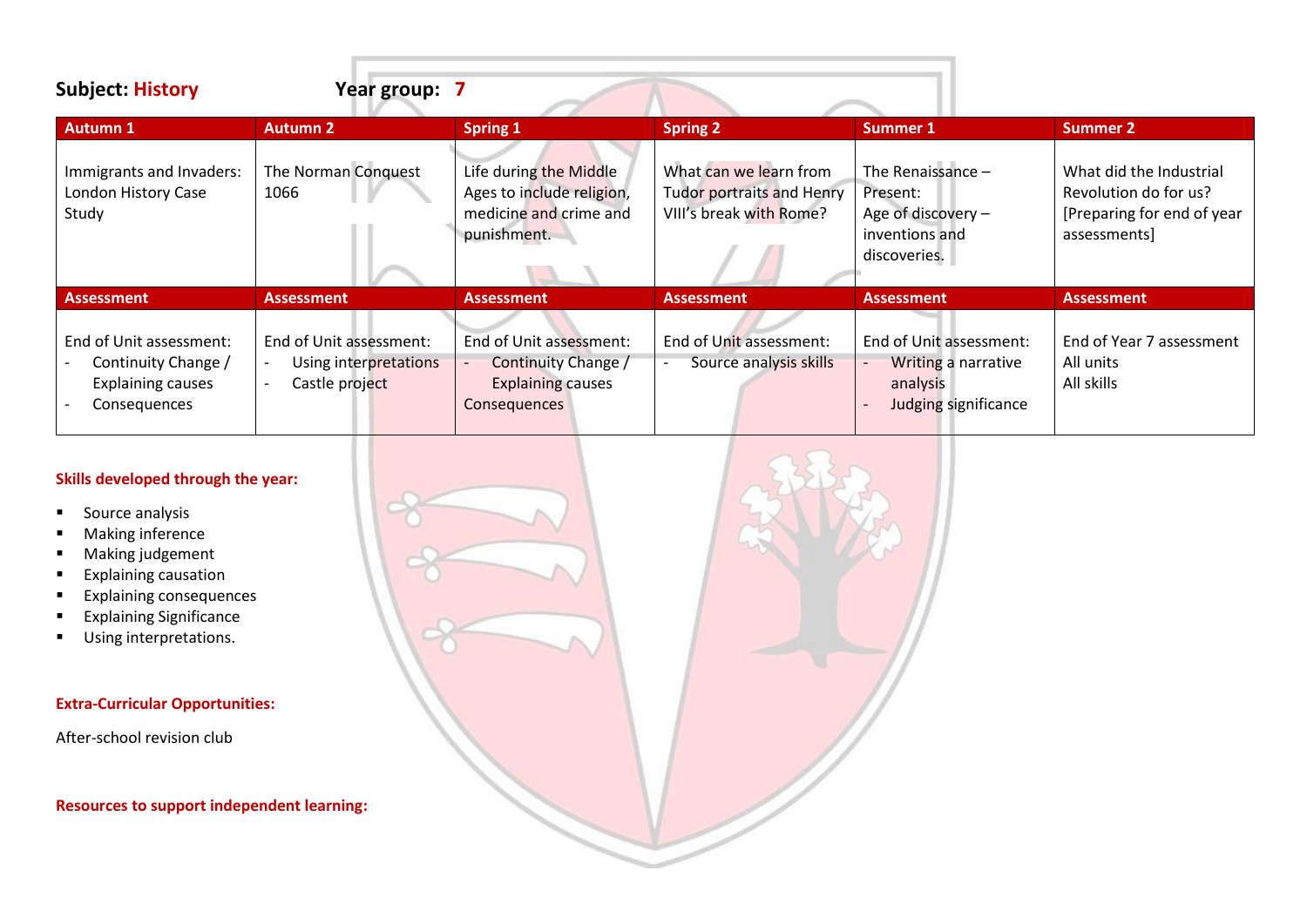# School Knowledge Organisers

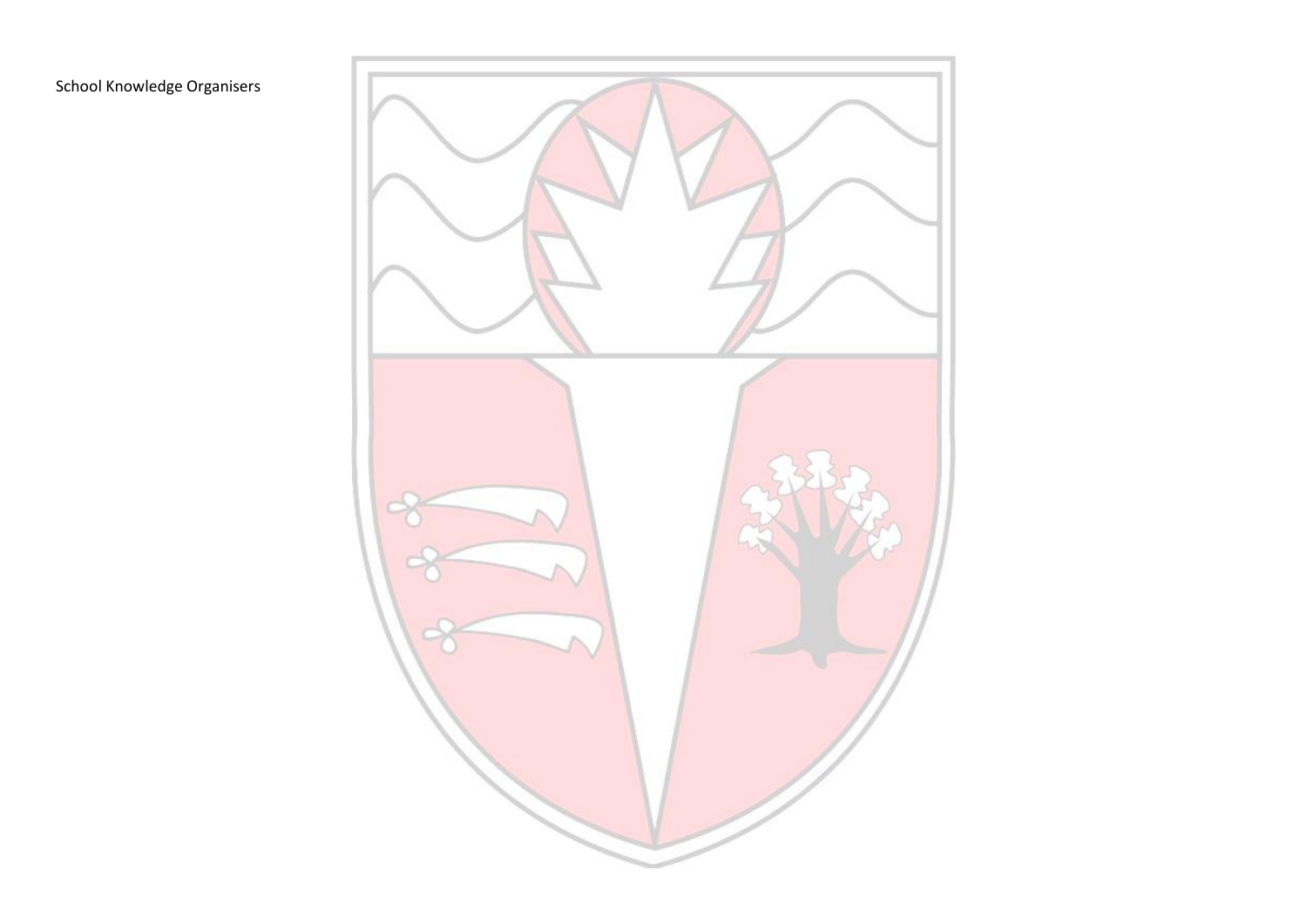| <b>Subject: History</b>                                                                  | Year group: 8                                                                 |                                                                                                  |                                                              |                                                             |                                                                 |
|------------------------------------------------------------------------------------------|-------------------------------------------------------------------------------|--------------------------------------------------------------------------------------------------|--------------------------------------------------------------|-------------------------------------------------------------|-----------------------------------------------------------------|
| <b>Autumn 1</b>                                                                          | <b>Autumn 2</b>                                                               | <b>Spring 1</b>                                                                                  | <b>Spring 2</b>                                              | Summer 1                                                    | <b>Summer 2</b>                                                 |
| Change in Power over<br>time                                                             | Interpretations of the<br>British Empire and the<br>Transatlantic Slave trade | Causes of WWI.<br>Case Study: contribution<br>by people from across the<br><b>British Empire</b> | <b>WWII</b><br>Significance of key events<br>and individuals | Genocide: Case study -<br>The Holocaust in WW2              | Individual Rights and<br>Protest movements in<br><b>Britain</b> |
| <b>Assessment</b>                                                                        | <b>Assessment</b>                                                             | <b>Assessment</b>                                                                                | <b>Assessment</b>                                            | <b>Assessment</b>                                           | <b>Assessment</b>                                               |
| End of unit assessment:<br>Focussing on:<br><b>Explaining causation</b><br>Consequences. | End of unit assessment:<br>Using interpretations.                             | End of unit assessment:<br>- Source analysis.                                                    | End of unit assessment:<br>Significance<br>Making judgement. | End of unit assessment:<br>Holocaust independent<br>Project | End of Year 8 assessment:<br>All units<br>All skills            |

## **Skills developed through the year:**

- Source analysis
- Making inference
- Making judgement
- Explaining causation
- Explaining consequences
- Explaining Significance
- Using interpretations.

## **Extra-Curricular Opportunities:**

After-school revision club

### **Resources to support independent learning:**

**P** 9

School Knowledge Organisers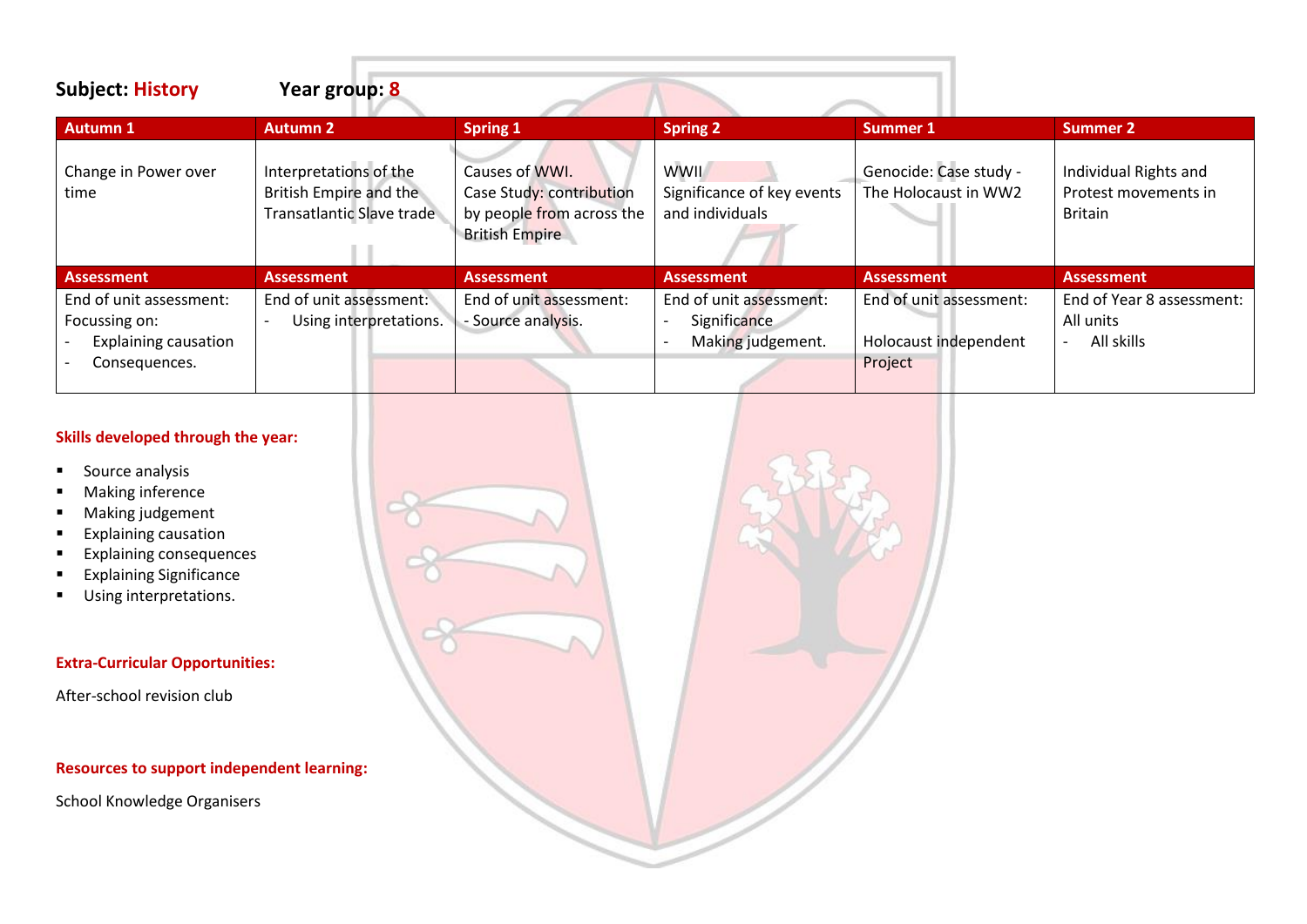# **Subject: History Year group: 9**

**GCSE title:** GCSE History

**Exam Board:** Edexcel

**Paper 1: Edexcel GCSE (9-1) History Medicine Through Time, C1250-Present: 30% OF THE Final Grade (1 hour and 15mins)** 

**Paper 2: Edexcel GCSE (9-1) History Superpower relations and the Cold War, 1941–91** *AND* **Henry VIII and His Ministers, 1509-540: 40% of the Final Grade (1 hour and**

**45mins)** 

**Paper 3: Edexcel GCSE (9-1) History Weimar and Nazi Germany, 1918-1939: 30% of the Final Grade (1 hour and 20mins)**

| Autumn 1                                                                                                                                                                                                                | <b>Autumn 2</b>                                                                                                                                        | <b>Spring 1</b>                                                                                                    | <b>Spring 2</b>                                                                                                                      | <b>Summer 1</b>                                                                                                             | <b>Summer 2</b>                                                  |
|-------------------------------------------------------------------------------------------------------------------------------------------------------------------------------------------------------------------------|--------------------------------------------------------------------------------------------------------------------------------------------------------|--------------------------------------------------------------------------------------------------------------------|--------------------------------------------------------------------------------------------------------------------------------------|-----------------------------------------------------------------------------------------------------------------------------|------------------------------------------------------------------|
| Introduction to GCSE:<br>Learning to learn - study<br>skills.<br>Paper 1: Medicine in<br>Britain, c1250-present<br>and The British sector of<br>the Western Front, 1914-<br>18: injuries, treatment<br>and the trenches | Paper 1: Medicine in<br>Britain, c1250-present<br>and The British sector of<br>the Western Front, 1914-<br>18: injuries, treatment<br>and the trenches | Paper 3<br><b>Weimar and Nazi</b><br>Germany, 1918 - 1939<br>The Weimar Republic,<br>1918-1933                     | Paper 3<br><b>Weimar and Nazi</b><br>Germany, 1918 - 1939<br>The rise of the<br><b>Nazis</b><br>Life in Nazi Germany,<br>1933 - 1939 | <b>Revision/Recap</b><br>Paper 1: Medicine in<br>Britain, c1250-present<br>Paper 3: Weimar and Nazi<br>Germany, 1918 - 1939 | Revision/Recap<br>Paper 1: Medicine in<br>Britain, c1250-present |
| <b>Assessment</b>                                                                                                                                                                                                       | <b>Assessment</b>                                                                                                                                      | <b>Assessment</b>                                                                                                  | <b>Assessment</b>                                                                                                                    | <b>Assessment</b>                                                                                                           | <b>Assessment</b>                                                |
| In-class assessment.<br>Practicing skills:<br>Source analysis<br>Making inference<br>$\overline{\phantom{a}}$<br>Making<br>judgement<br><b>Explaining</b><br>causation                                                  | In-class assessment:<br>Paper 1: Medicine in<br>Britain, c1250-present                                                                                 | In-class exam practice<br>Skills assessed: Explaining<br>causation, describing<br>features and making<br>judgement | In-class assessment:<br>Paper 3: Weimar and Nazi<br>Germany                                                                          | GCSE - In-class exam skills<br>practice                                                                                     | End of Year 9 Exams:<br>Paper 1<br>Paper 2                       |

**Skills developed through the year:**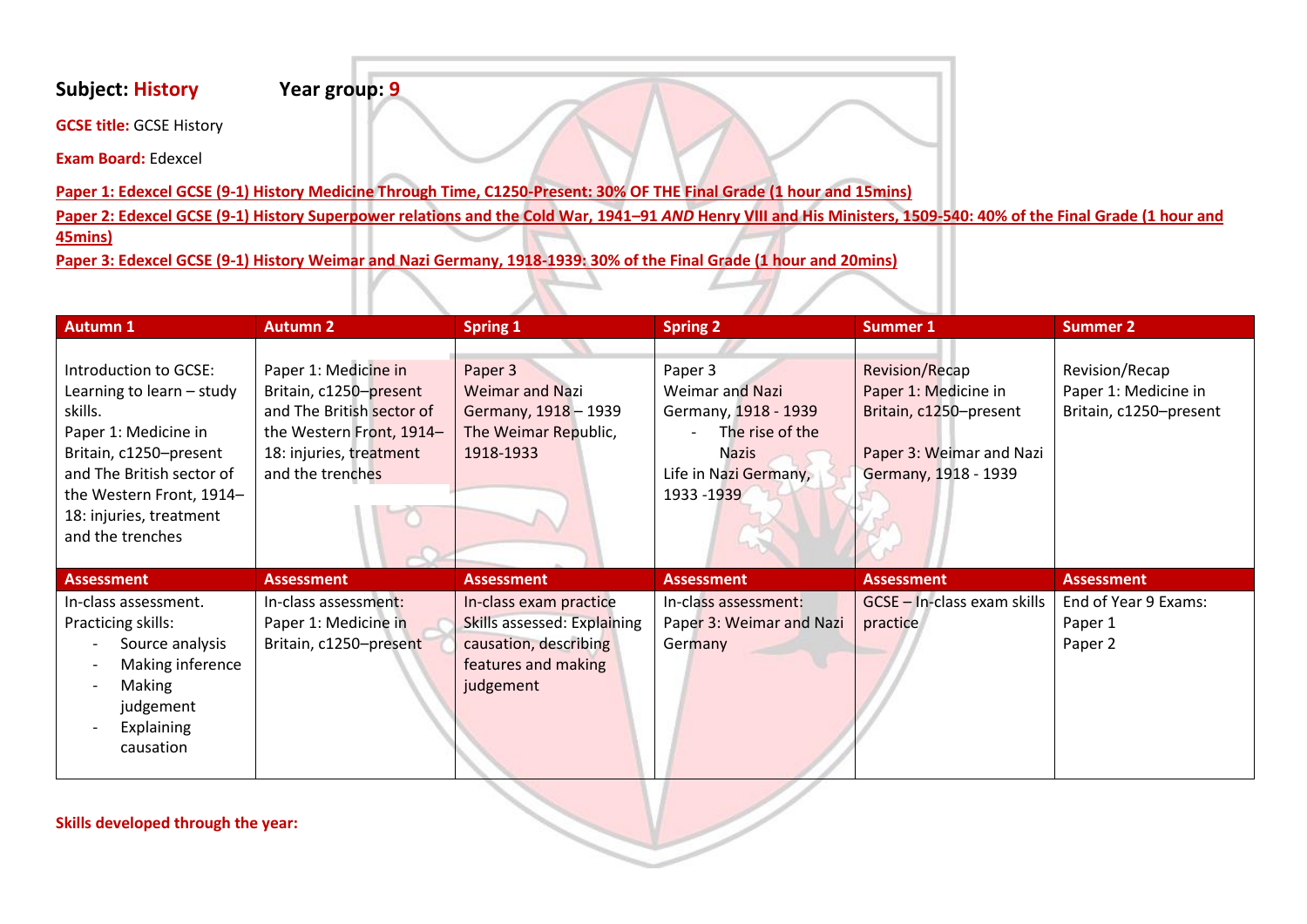- Source analysis
- Making inference
- Making judgement
- Explaining causation
- Explaining consequences
- Explaining Significance
- Using interpretations.

# **Extra-Curricular Opportunities:**

After-school revision club

### **Resources to support independent learning:**

Revision books:

Edexcel GCSE (9-1) History Weimar and Nazi Germany, 1918-1939 Edexcel GCSE (9-1) History Medicine Through Time, C1250-Present Edexcel GCSE (9-1) History Conflict in the Middle East, c1945-1995 Edexcel GCSE (9-1) History Henry VIII and His Ministers, 1509-540

Other learning resources:

GCSEPod

BBC education websites

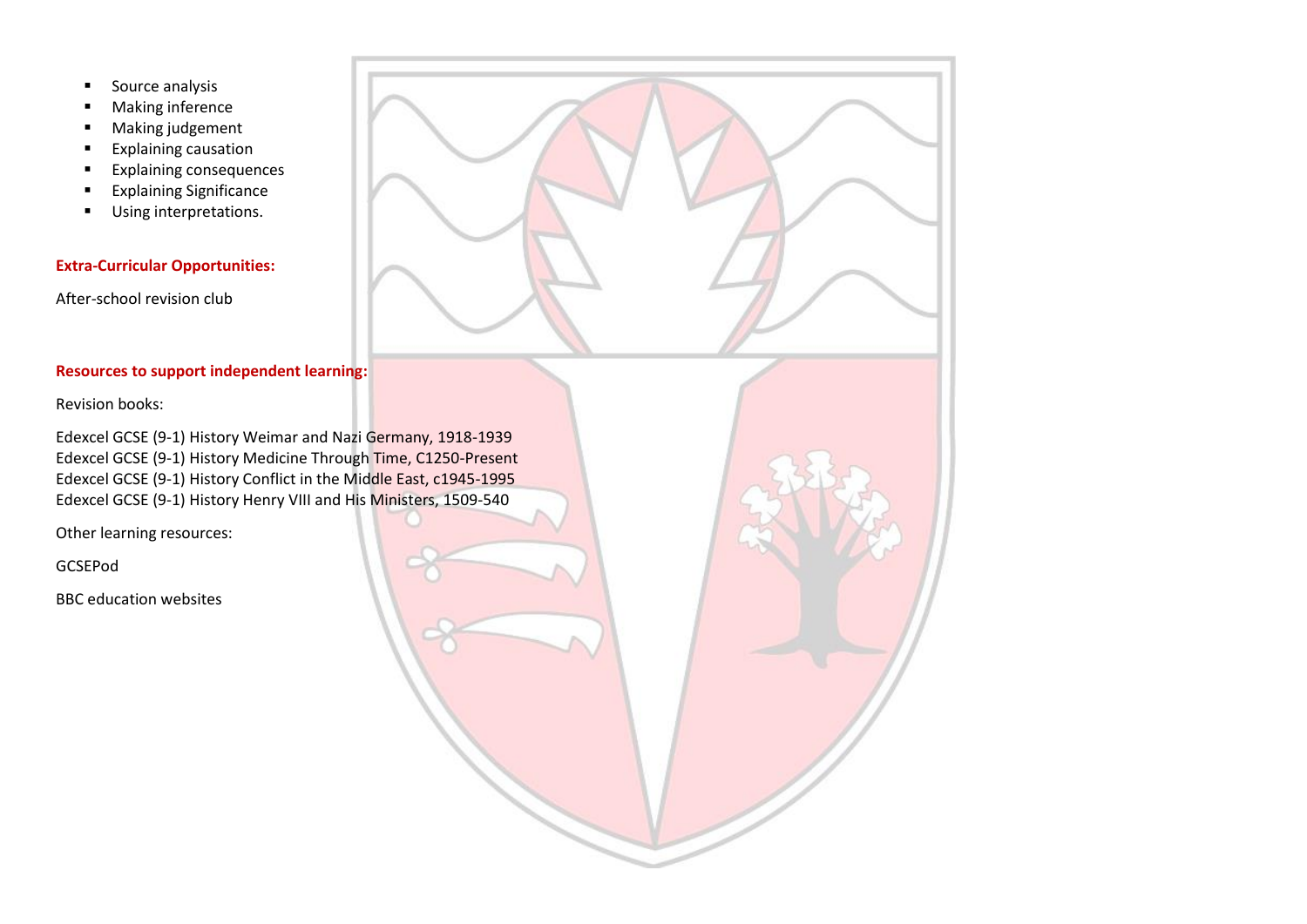# **Subject: History Year group: 10**

**GCSE title:** GCSE History

**Exam Board:** Edexcel

**Paper 1: Edexcel GCSE (9-1) History Medicine Through Time, C1250-Present: 30% OF THE Final Grade (1 hour and 15mins)** 

**Paper 2: Edexcel GCSE (9-1) History Superpower relations and the Cold War, 1941–91** *AND* **Henry VIII and His Ministers, 1509-540: 40% of the Final Grade (1 hour and**

**45mins)** 

**Paper 3: Edexcel GCSE (9-1) History Weimar and Nazi Germany, 1918-1939: 30% of the Final Grade (1 hour and 20mins)**

| <b>Autumn 1</b>      | <b>Autumn 2</b>                 | <b>Spring 1</b>            | <b>Spring 2</b>             | <b>Summer 1</b>            | <b>Summer 2</b>           |
|----------------------|---------------------------------|----------------------------|-----------------------------|----------------------------|---------------------------|
|                      |                                 |                            |                             |                            |                           |
| Revision/Recap       | Paper 2:                        | Paper 2:                   | Paper 2: Henry and his      | Paper 2: Henry and his     | Revision/Recap            |
| Paper 3:             | Superpower relations and        | Superpower relations and   | Ministers, 1509 -1 1540     | Ministers, 1509 -1 1540    | Paper 1: Medicine in      |
| Weimar and Nazi      | the Cold War, 1941-91           | the Cold War, 1941-91      | Key topic 1: Henry VIII     | Key topic 3: The           | Britain, c1250-present    |
| Germany, 1918 - 1939 | -Origin and crises, 1941-       | End of the Col War crises, | and Wolsey, 1509-29         | <b>Reformation and its</b> | and The British sector of |
|                      | 1970                            | 1970 - 1991                | Key Topic 2: Henry VIII and | impact, 1529-40            | the Western Front, 1914-  |
|                      |                                 |                            | Cromwell, 1529-40           |                            | 18: injuries, treatment   |
|                      |                                 |                            |                             |                            | and the trenches          |
|                      |                                 |                            |                             |                            |                           |
| <b>Assessment</b>    | <b>Assessment</b>               | <b>Assessment</b>          | <b>Assessment</b>           | <b>Assessment</b>          | <b>Assessment</b>         |
| In class assessments | In class exam practice          | <b>In-class Assessment</b> | In-class exam practice      | $GCSE - In-class$          | End of Year 10            |
| Paper 3              | Skills focussed on:             | Paper 2: Superpower        | Skills assessed: Explaining | assessment                 | Assessment                |
|                      | <b>Explaining significances</b> | relations and the Cold     | causation, describing       | Paper 2: Henry and his     | All papers                |
|                      | and consequences                | War, 1941-91               | features and making         | ministers                  |                           |
|                      |                                 |                            | judgement                   |                            |                           |
|                      |                                 |                            |                             |                            |                           |

### **Skills developed through the year:**

- Source analysis
- Making inference
- Making judgement
- Explaining causation
- Explaining consequences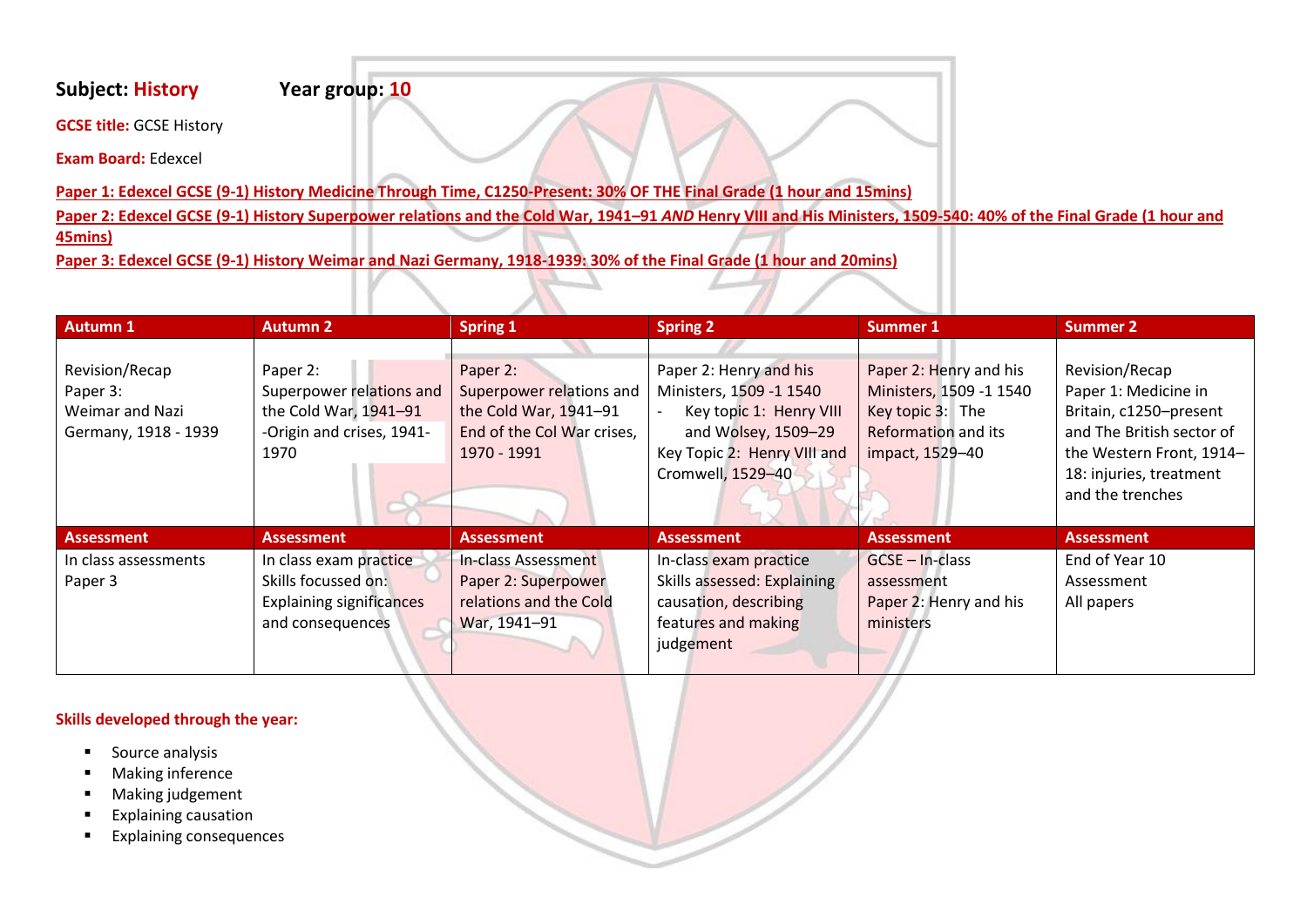- Explaining Significance
- Using interpretations.

### **Extra-Curricular Opportunities:**

After-school revision club

## **Resources to support independent learning:**

Revision books:

Edexcel GCSE (9-1) History Weimar and Nazi Germany, 1918-1939 Edexcel GCSE (9-1) History Medicine Through Time, C1250-Present Edexcel GCSE (9-1) History Conflict in the Middle East, c1945-1995 Edexcel GCSE (9-1) History Henry VIII and His Ministers, 1509-540

Other learning resources:

GCSEPod

BBC education websites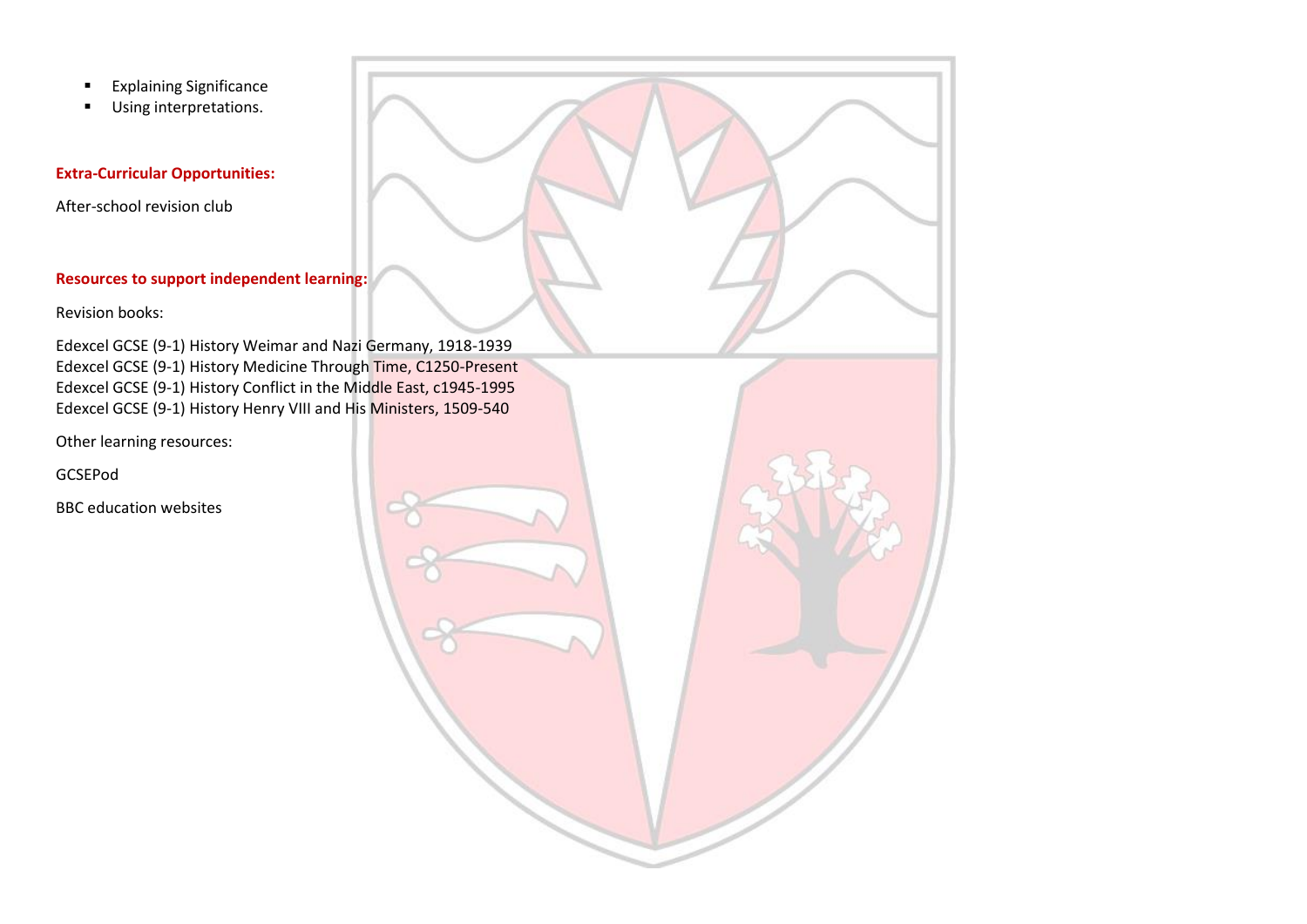# **Subject: History Year group: 11**

**GCSE title:** GCSE History

**Exam Board:** Edexcel

**Paper 1: Edexcel GCSE (9-1) History Medicine Through Time, C1250-Present: 30% OF THE Final Grade (1 hour and 15mins)** 

**Paper 2: Edexcel GCSE (9-1) History Superpower relations and the Cold War, 1941–91** *AND* **Henry VIII and His Ministers, 1509-540: 40% of the Final Grade (1 hour and**

**45mins)** 

**Paper 3: Edexcel GCSE (9-1) History Weimar and Nazi Germany, 1918-1939: 30% of the Final Grade (1 hour and 20mins)**

| <b>Autumn 1</b>      | <b>Autumn 2</b>           | <b>Spring 1</b>                    | <b>Spring 2</b>             | Summer 1                | <b>Summer 2</b>         |
|----------------------|---------------------------|------------------------------------|-----------------------------|-------------------------|-------------------------|
|                      |                           |                                    |                             |                         |                         |
| Revision/Recap       | Revision/Recap            | Revision                           | Revision                    | <b>Revision</b>         | Revision                |
| Paper 3:             | Paper 1: Medicine in      | Paper 2:                           | Paper 2:                    | Interleaving all Units: | Interleaving all Units: |
| Weimar and Nazi      | Britain, c1250-present    | Superpower relations and           | Henry and his Ministers,    | Paper 1                 | All units               |
| Germany, 1918 - 1939 | and The British sector of | the Cold War, 1941-91              | 1509 - 1540                 | Paper 3                 |                         |
|                      | the Western Front,        |                                    |                             |                         |                         |
|                      | 1914-18: injuries,        |                                    |                             |                         |                         |
|                      | treatment and the         |                                    |                             |                         |                         |
|                      | trenches                  |                                    |                             |                         |                         |
|                      |                           |                                    |                             |                         |                         |
| Assessment           | <b>Assessment</b>         | <b>Assessment</b>                  | <b>Assessment</b>           | <b>Assessment</b>       | <b>Assessment</b>       |
| GCSE - Paper 3       | GCSE - Mocks              | GCSE - In-class exam               | GCSE - In-class exam        | GCSE - In-class exam    | $GCSE$ – final exams    |
|                      | Paper 1                   | practice                           | practice                    | practice                |                         |
|                      | Paper 2                   | <b>Skills assessed: Explaining</b> | Skills assessed: Explaining | All skills              |                         |
|                      | Paper 3                   | significances and                  | causation, consequences     | In-class exam practice  |                         |
|                      |                           | consequences                       | and making judgement        | Source analysis, making |                         |
|                      |                           |                                    |                             | judgement and using     |                         |
|                      |                           |                                    |                             | interpretations.        |                         |
|                      |                           |                                    |                             |                         |                         |

#### **Skills developed through the year:**

- Source analysis
- Making inference